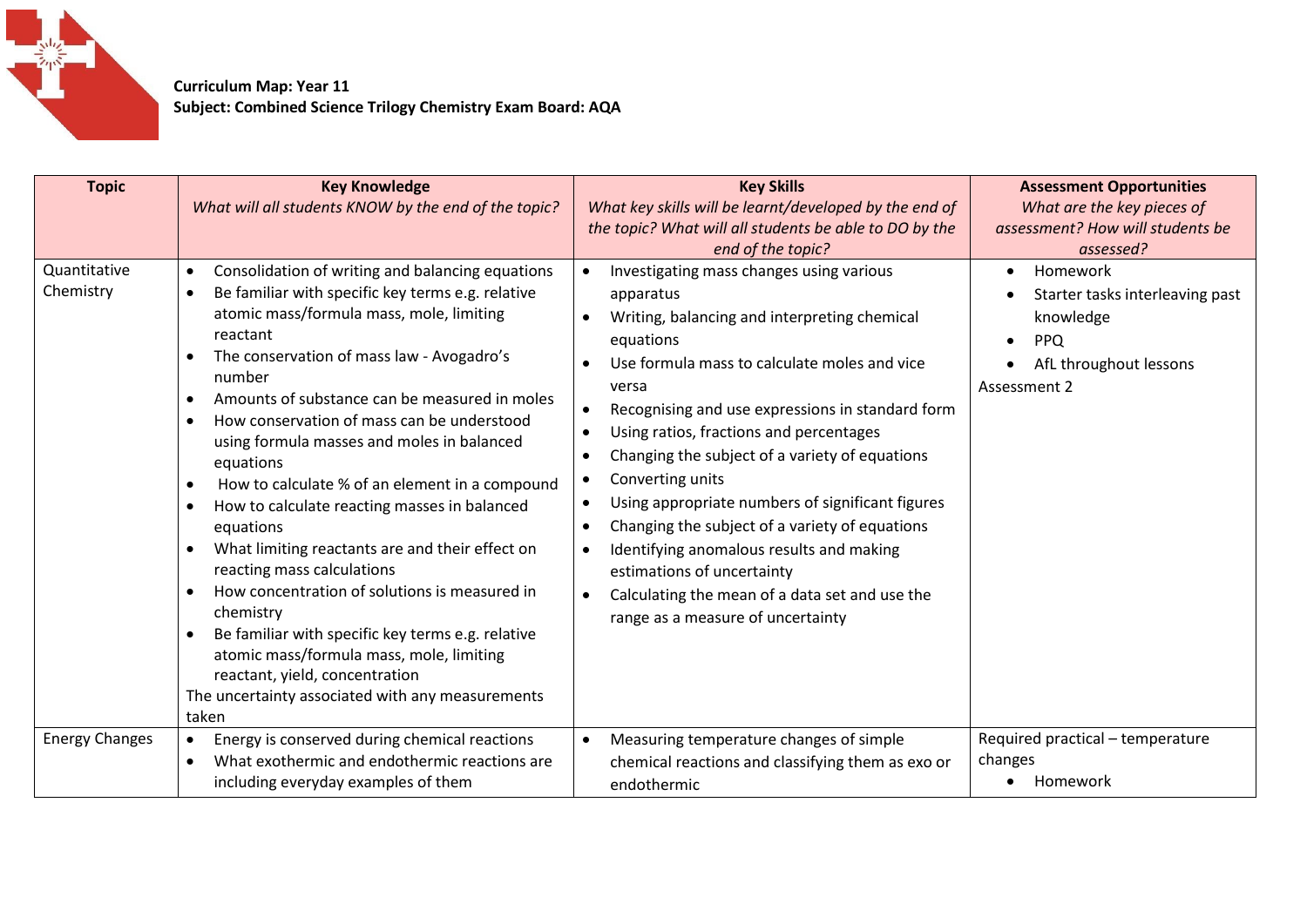**Curriculum Map: Year 11 Subject: Combined Science Trilogy Chemistry Exam Board: AQA**

|                                | How reaction profiles are used to represent<br>chemical reactions<br>What activation energy is<br>$\bullet$<br>Energy is needed to break chemical bonds<br>$\bullet$<br>Energy is released when new bonds are formed                                                                                                                                                                                                                                                                                                                                                  | Investigating the variables that affect temperature<br>changes<br>Drawing and interpreting reaction profiles for<br>exothermic and endothermic reactions<br>Calculating energy changes in reactions using<br>supplied data                                                                                                                                                                                                                                                                                             | Starter tasks interleaving past<br>$\bullet$<br>knowledge<br><b>PPQ</b><br>AfL throughout lessons<br>Assessment 2      |
|--------------------------------|-----------------------------------------------------------------------------------------------------------------------------------------------------------------------------------------------------------------------------------------------------------------------------------------------------------------------------------------------------------------------------------------------------------------------------------------------------------------------------------------------------------------------------------------------------------------------|------------------------------------------------------------------------------------------------------------------------------------------------------------------------------------------------------------------------------------------------------------------------------------------------------------------------------------------------------------------------------------------------------------------------------------------------------------------------------------------------------------------------|------------------------------------------------------------------------------------------------------------------------|
| Organic<br>Chemistry           | The origin and composition of crude oil<br>$\bullet$<br>The Alkanes are a homologous series<br>$\bullet$<br>The general formula and structure of the alkanes<br>$\bullet$<br>How fractional distillation is used to refine crude<br>oil<br>Uses of the fractions from crude oil<br>$\bullet$<br>Properties of hydrocarbons: boiling points,<br>$\bullet$<br>viscosity and flammability<br>The cracking of hydrocarbons to produce alkenes and<br>useful alkanes                                                                                                       | interpreting models of organic molecules<br>Making predictions of properties based upon<br>regularly changing patterns<br>Explaining the process of fractional distillation<br>Using molecular models to represent alkanes, alkenes                                                                                                                                                                                                                                                                                    | Homework<br>$\bullet$<br>Starter tasks interleaving past<br>knowledge<br>PPQ<br>AfL throughout lessons<br>Assessment 2 |
| Chemistry of the<br>atmosphere | The theory of how the Earth's early atmosphere<br>$\bullet$<br>was generated, how it has changed and what has<br>and is currently changing it.<br>Specifically:<br><b>Combustion reactions</b><br>$\circ$<br>Carbon dioxide production<br>$\circ$<br>Other pollutants<br>$\circ$<br>Locking up in rocks and the ocean<br>$\circ$<br>Photosynthesis<br>$\circ$<br>The proportions of the different gases in the<br>$\bullet$<br>atmosphere<br>Principles behind the greenhouse effect<br>$\bullet$<br>How human activities contribute towards the<br>greenhouse effect | Explaining how (new) evidence can lead to<br>changes in and/or re-enforcement of, accepted<br>models.<br>Be able to evaluate the quality of evidence<br>Be able to describe uncertainties in evidence<br>Be able to describe how a range of pollutants are<br>$\bullet$<br>formed and predict the products of combustion<br>reactions<br>Be able to describe and explain the problems<br>$\bullet$<br>caused by increased levels of pollutants<br>Be able to describe effects of global climate<br>$\bullet$<br>change | Homework<br>Starter tasks interleaving past<br>knowledge<br><b>PPQ</b><br>AfL throughout lessons                       |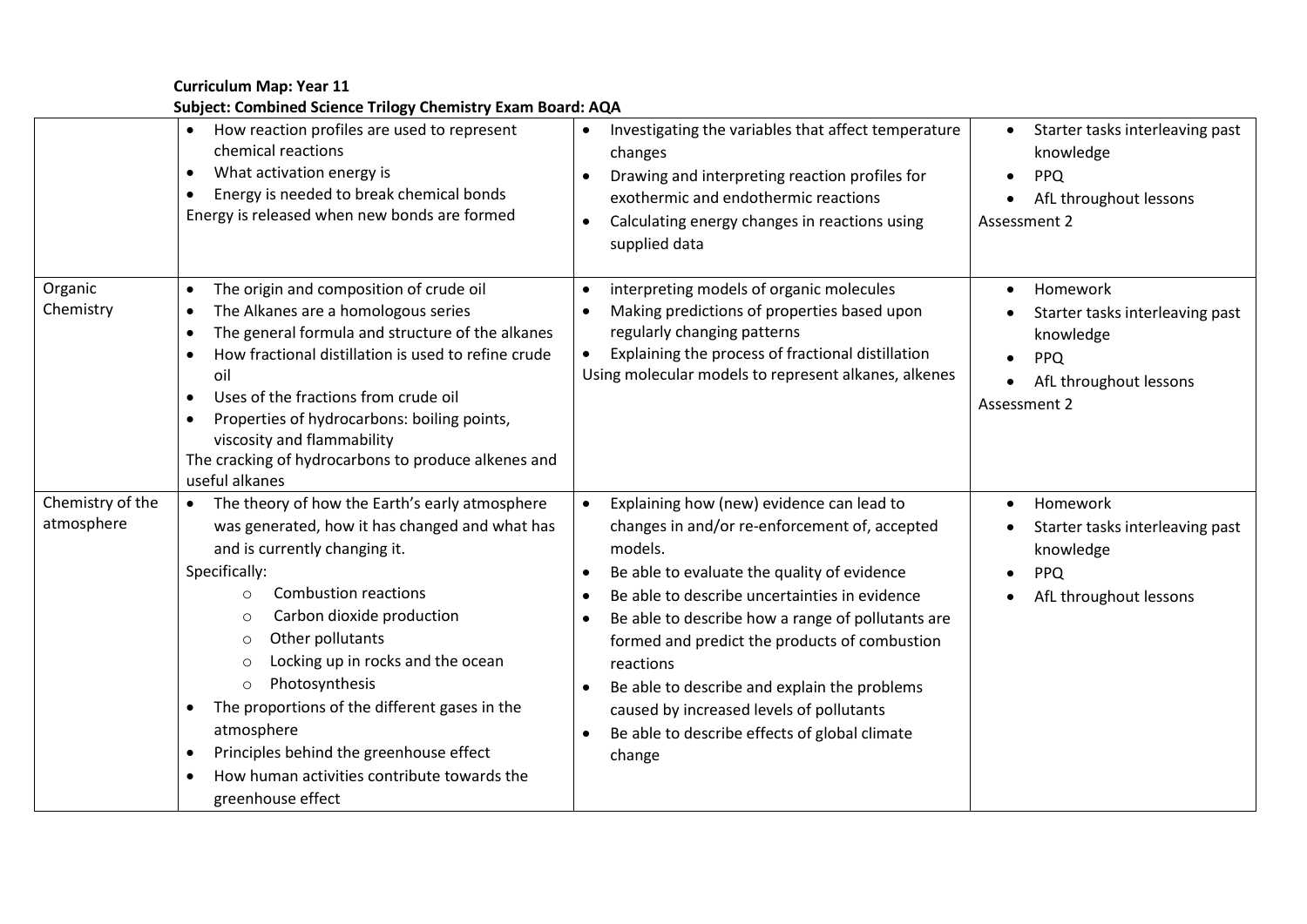## **Curriculum Map: Year 11 Subject: Combined Science Trilogy Chemistry Exam Board: AQA**

| Principles behind and effects of climate change<br>Be able to discuss the scale, risk and<br>$\bullet$<br>environmental implications of climate change<br>The definition of a carbon footprint, how its value<br>$\bullet$<br>is arrived at and how it can be reduced<br>Be able to describe actions to reduce greenhouse<br>$\bullet$<br>gas emission but also why these may be limited<br>A range of common atmospheric pollutants, their<br>sources and effects<br>What rate of reaction is and the different ways<br>Required practical - Rates<br>Writing, balancing and interpreting chemical<br>$\bullet$                                                                                                                                                                                                                                                                                                                                                                                                                                                                                                                                                                                                                                                                                                                                             |
|--------------------------------------------------------------------------------------------------------------------------------------------------------------------------------------------------------------------------------------------------------------------------------------------------------------------------------------------------------------------------------------------------------------------------------------------------------------------------------------------------------------------------------------------------------------------------------------------------------------------------------------------------------------------------------------------------------------------------------------------------------------------------------------------------------------------------------------------------------------------------------------------------------------------------------------------------------------------------------------------------------------------------------------------------------------------------------------------------------------------------------------------------------------------------------------------------------------------------------------------------------------------------------------------------------------------------------------------------------------|
|                                                                                                                                                                                                                                                                                                                                                                                                                                                                                                                                                                                                                                                                                                                                                                                                                                                                                                                                                                                                                                                                                                                                                                                                                                                                                                                                                              |
|                                                                                                                                                                                                                                                                                                                                                                                                                                                                                                                                                                                                                                                                                                                                                                                                                                                                                                                                                                                                                                                                                                                                                                                                                                                                                                                                                              |
|                                                                                                                                                                                                                                                                                                                                                                                                                                                                                                                                                                                                                                                                                                                                                                                                                                                                                                                                                                                                                                                                                                                                                                                                                                                                                                                                                              |
|                                                                                                                                                                                                                                                                                                                                                                                                                                                                                                                                                                                                                                                                                                                                                                                                                                                                                                                                                                                                                                                                                                                                                                                                                                                                                                                                                              |
|                                                                                                                                                                                                                                                                                                                                                                                                                                                                                                                                                                                                                                                                                                                                                                                                                                                                                                                                                                                                                                                                                                                                                                                                                                                                                                                                                              |
| that it can be monitored, measured and calculated<br>equations<br>Homework<br>The factors that affect the rate of chemical<br>Drawing and interpreting graphs from given or<br>$\bullet$<br>Starter tasks interleaving past<br>experimental data<br>reactions<br>knowledge<br>How changing these factors affects the rate of<br>Calculating the mean rate of reaction<br><b>PPQ</b><br>chemical reactions: Collision theory, Activation<br>Drawing tangents to curves<br>AfL throughout lessons<br>Measuring the gradient of tangents<br>energy<br>What catalysts are and how they affect the rate<br>Identifying reversible reactions<br>$\bullet$<br>of reactions and reaction profiles<br>Making qualitative predictions about changes made to<br>That some reactions are reversible and examples<br>systems at equilibrium<br>$\bullet$<br>of reversible reactions<br>Energy changes in reversible reactions<br>$\bullet$<br>That some reactions are reversible and examples<br>$\bullet$<br>of reversible reactions<br>Energy changes in reversible reactions<br>$\bullet$<br>The concept of chemical equilibrium<br>$\bullet$<br>Le-Chateliers principle<br>$\bullet$<br>The effect of changing conditions on equilibrium<br>$\bullet$<br>Th effect of changing concentration on<br>equilibrium<br>The effect of changing temperature on equilibrium - |
| The effect of changing pressure on equilibrium<br>Earth's Resources<br>Required practical - water<br>A range of renewable and finite resources and<br>Recalling key terminology.<br>$\bullet$                                                                                                                                                                                                                                                                                                                                                                                                                                                                                                                                                                                                                                                                                                                                                                                                                                                                                                                                                                                                                                                                                                                                                                |
| their origins.<br>Homework<br>Explaining how agriculture has an impact on the                                                                                                                                                                                                                                                                                                                                                                                                                                                                                                                                                                                                                                                                                                                                                                                                                                                                                                                                                                                                                                                                                                                                                                                                                                                                                |
| What sustainable development is<br>Starter tasks interleaving past<br>$\bullet$<br>use of resources                                                                                                                                                                                                                                                                                                                                                                                                                                                                                                                                                                                                                                                                                                                                                                                                                                                                                                                                                                                                                                                                                                                                                                                                                                                          |
| How water treated and is made potable<br>knowledge                                                                                                                                                                                                                                                                                                                                                                                                                                                                                                                                                                                                                                                                                                                                                                                                                                                                                                                                                                                                                                                                                                                                                                                                                                                                                                           |
| Ways of reducing the use of resources                                                                                                                                                                                                                                                                                                                                                                                                                                                                                                                                                                                                                                                                                                                                                                                                                                                                                                                                                                                                                                                                                                                                                                                                                                                                                                                        |